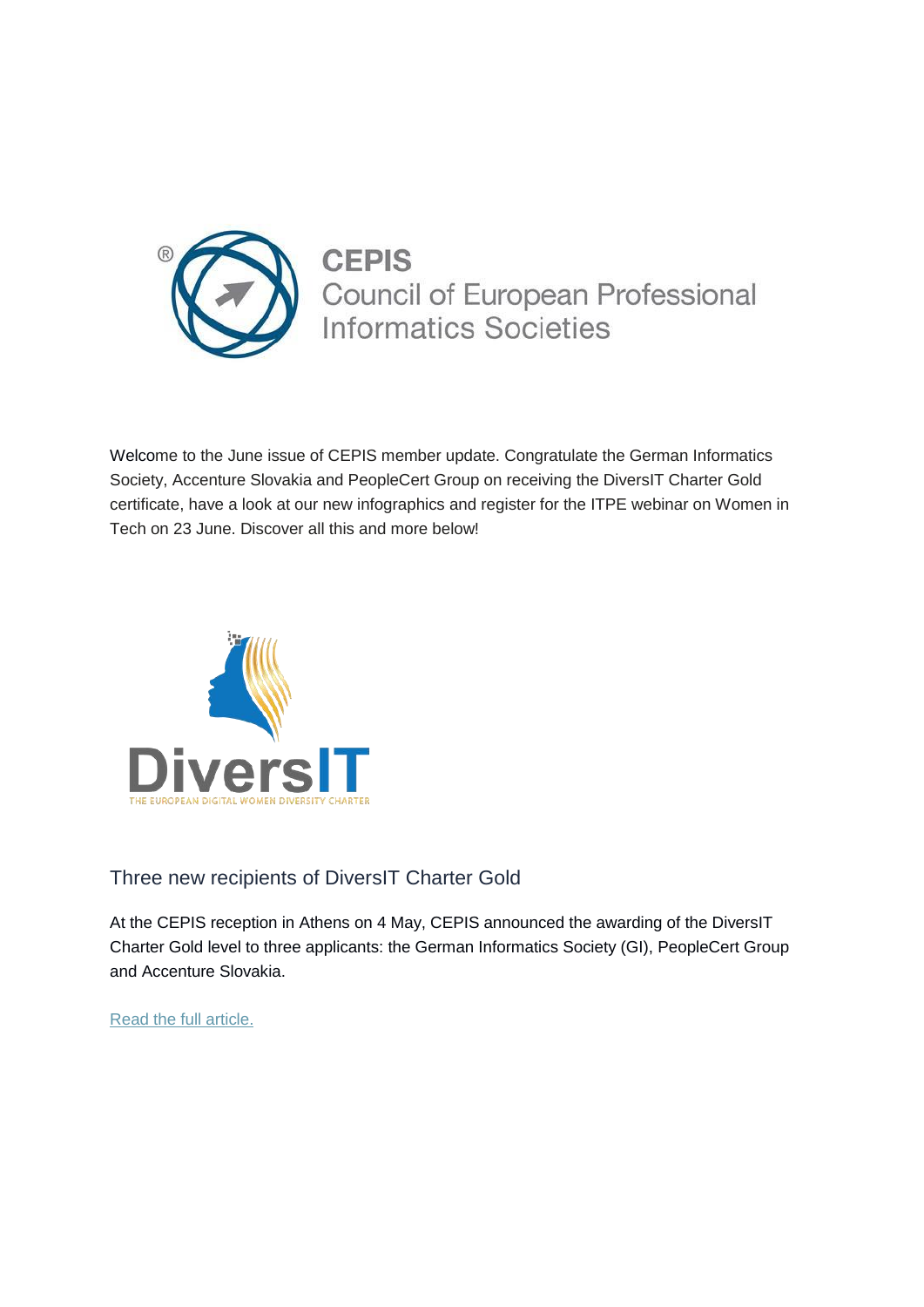

## New infographics about CEPIS

We have produced two new infographics about CEPIS. The first one is aimed at the general public and briefly shows what CEPIS stands for. The second one is designed for our Member Societies and their members.

[Read the full article.](https://cepis.cmail19.com/t/j-l-vmiijd-djhluhfid-y/)



Register for webinar on Women in Tech on 23 June

On 23 June, ITPE, together with ALL DIGITAL, will hold a webinar themed ''Women in tech – what role should companies play?'.

[Read the full article.](https://cepis.cmail19.com/t/j-l-vmiijd-djhluhfid-j/)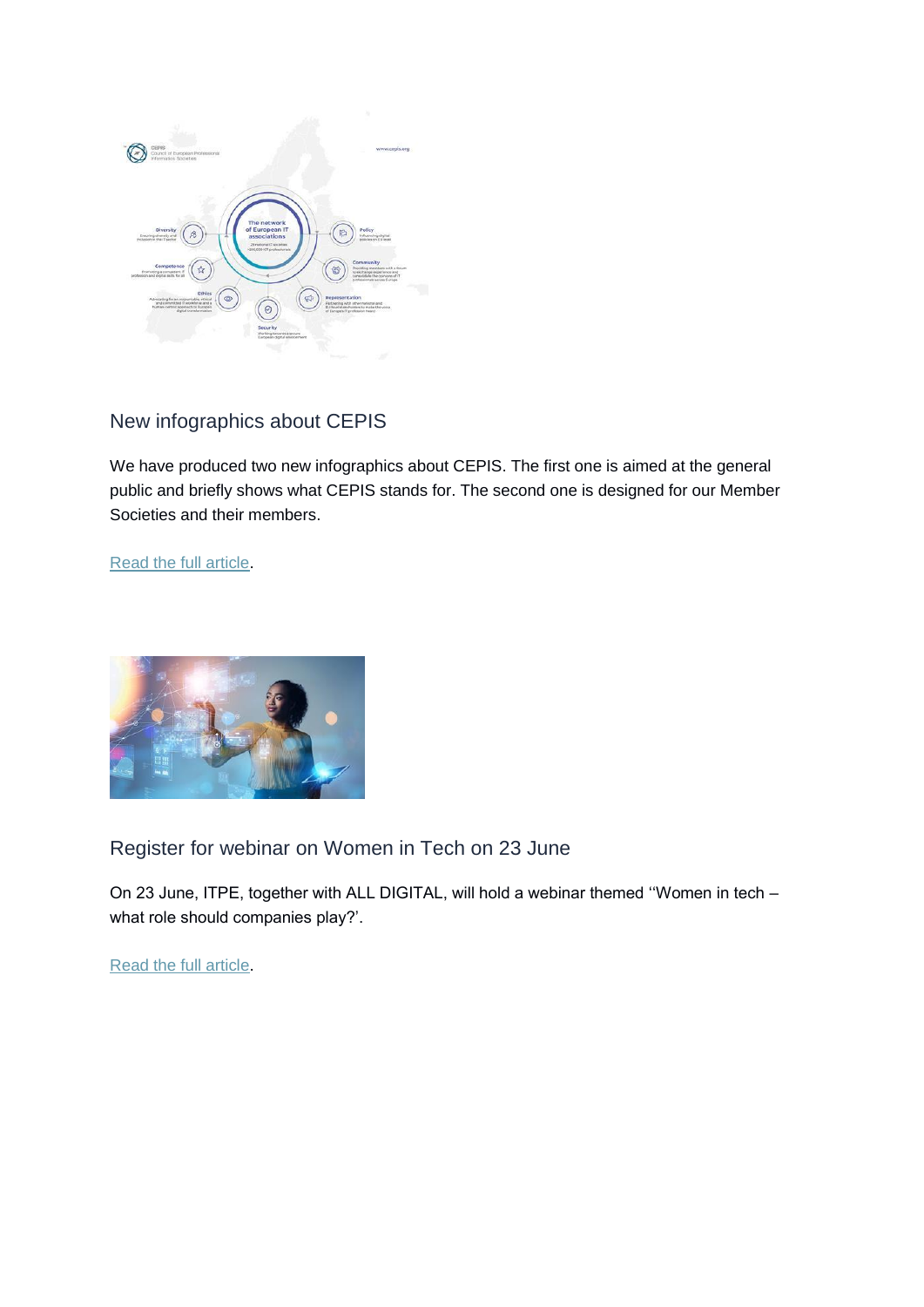

# CIS SIN to hold mini conference on informatics teacher education

The Computing in Schools Special Interest Network (CIS SIN) will hold a mini conference on informatics teacher education in Bratislava on 21 June at 13:00 CEST.

#### [Read the full article.](https://cepis.cmail19.com/t/j-l-vmiijd-djhluhfid-t/)



### New white paper on gender gap in IT sector

The Association of the Internet Industry "eco" has released a white paper entitled 'Girls in Tech: A Call to Action'. The paper examines the status quo of women in the Internet industry and analyses the causes of the gender gap in the IT sector.

[Read the full article.](https://cepis.cmail19.com/t/j-l-vmiijd-djhluhfid-i/)

#### More news

[Digital Assembly taking place as hybrid event 21-22 June](https://cepis.cmail19.com/t/j-l-vmiijd-djhluhfid-d/)

[New deadline for Digital Europe proposals and Digital Identity Wallet](https://cepis.cmail19.com/t/j-l-vmiijd-djhluhfid-h/)